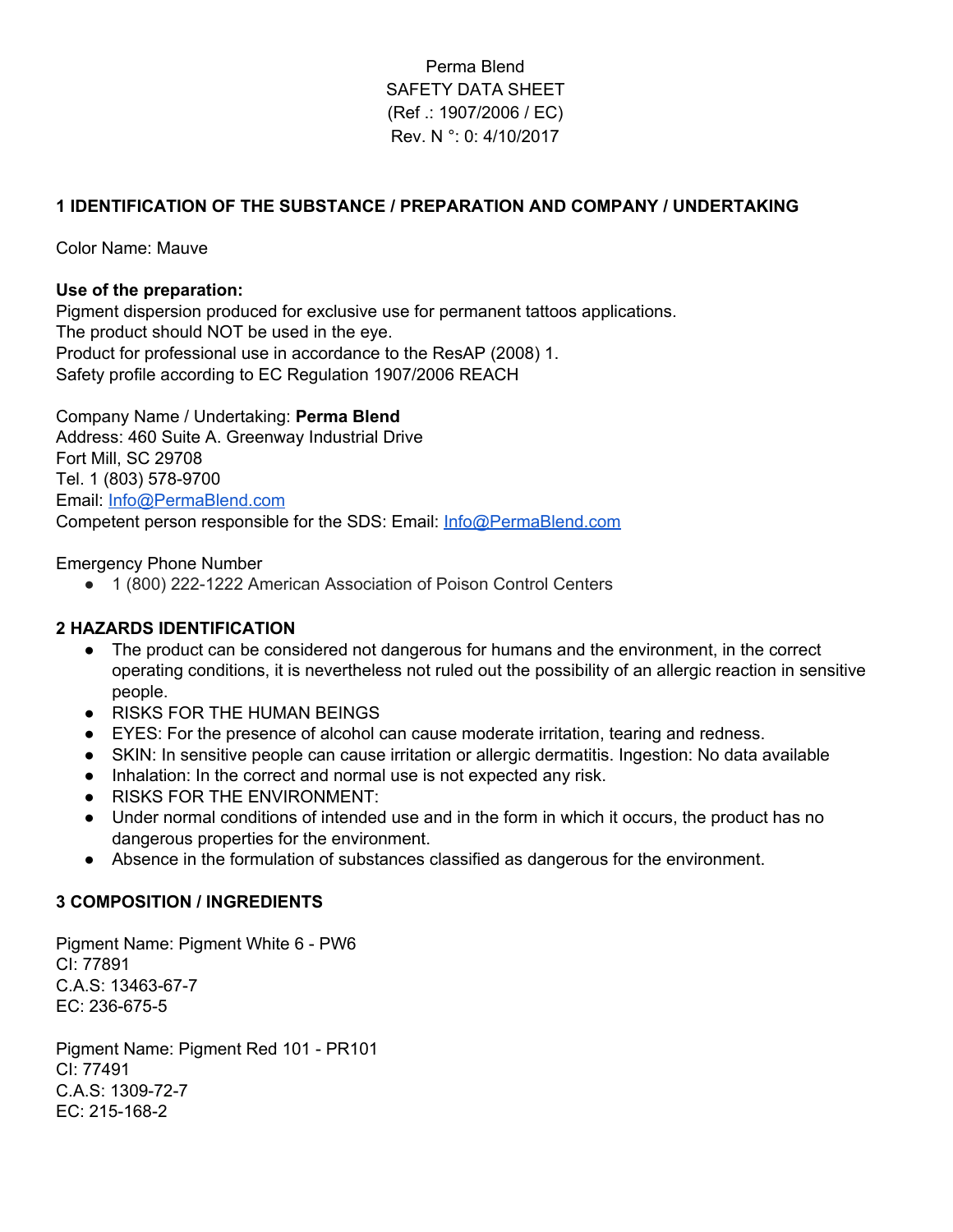Other Ingredients;

- 1. Glycerin, C.A.S. 56-81-5, EC 200-289-5
- 2. Hamamelis Virginiana, C.A.S. 84696-19-5, EC 283-637-9
- 3. Isopropyl Alcohol, C.A.S. 67-63-0, EC 200-661-7
- 4. Aqua, C.A.S. 7732-18-5, EC 231-791-2
- 5. Rosin, C.A.S. 8050-09-7, EC 232-475-7
- 6. DMDM Hydantoin, C.A.S. 6440-58-0, EC 229-222-8

Hazardous Components

Classification according to EC Regulation 1272 // 2008 (CLP) Chemical Name: Isopropyl alcohol, CAS 67-63-0, EC 200-661-7 GHS07, H319 - Causes serious eye irritation. GHS02, H225 - Flammable liquid and vapor. GHS07, H336 - May cause drowsiness or dizziness. Chemical name: Rosin, CAS 8050-09-7, EC 232-475-7 GHS07, H317 - May cause an allergic skin reaction Chemical Name: DMDM Hydantoin, CAS 6440-58-0, EC 229-222-8 GHS07, H317 - May cause an allergic skin reaction

# **4 FIRST AID**

P305 EYE CONTACT: Flush with water for 15 minutes holding the eyelids open. Consult a physician if irritation persists.

P302 SKIN CONTACT:

P352 Wash with plenty of soap and water.

P362 Take off contaminated clothing and wash clothing before reuse.

P332 If skin irritation occurs: P313 Get medical attention if irritation persists.

P301 IF SWALLOWED: Immediately drink plenty of water.

P331, do not induce vomiting and possibly: P311 consult your doctor or a poison control center.

P304 Inhalation: Inhalation is unlikely for this product. If you experience irritation or other symptoms, go outdoors. Consult a physician if irritation persists.

## **5 FIRE FIGHTING MEASURES**

NON-FLAMMABLE

SUITABLE EXTINGUISHING MEDIA: Foam, CO2, powder extinguisher.

EXTINGUISHING MEDIA NOT SUITABLE: Do not use water jets.

HAZARDOUS COMBUSTION PRODUCTS: the fumes generated by the combustion of the product, carbon dioxide, carbon monoxide, can be toxic and irritating; Avoid inhalation.

SUITABLE PROTECTIVE EQUIPMENT: Do not enter fire area without proper protection, including a breathing apparatus and full protective equipment. Fight the fire from a safe distance and a protected location due to potential hazardous vapors and decomposition products.

# **6 MEASURES IN CASE OF ACCIDENTAL RELEASE**

- PERSONAL PRECAUTIONS: If it comes to leaks of small amounts of the product, simply wear latex gloves, rubber or nitrile gloves and goggles to avoid contact of the product with the eyes; if it is of high leakage quantity of product, in addition to the protection of the devices mentioned above it is recommended ventilate the room concerned.
- ENVIRONMENTAL PRECAUTIONS: Do not allow the product to enter the water and sewerage system; if they were to be dispersed significant quantities of the product, notify the competent local authorities.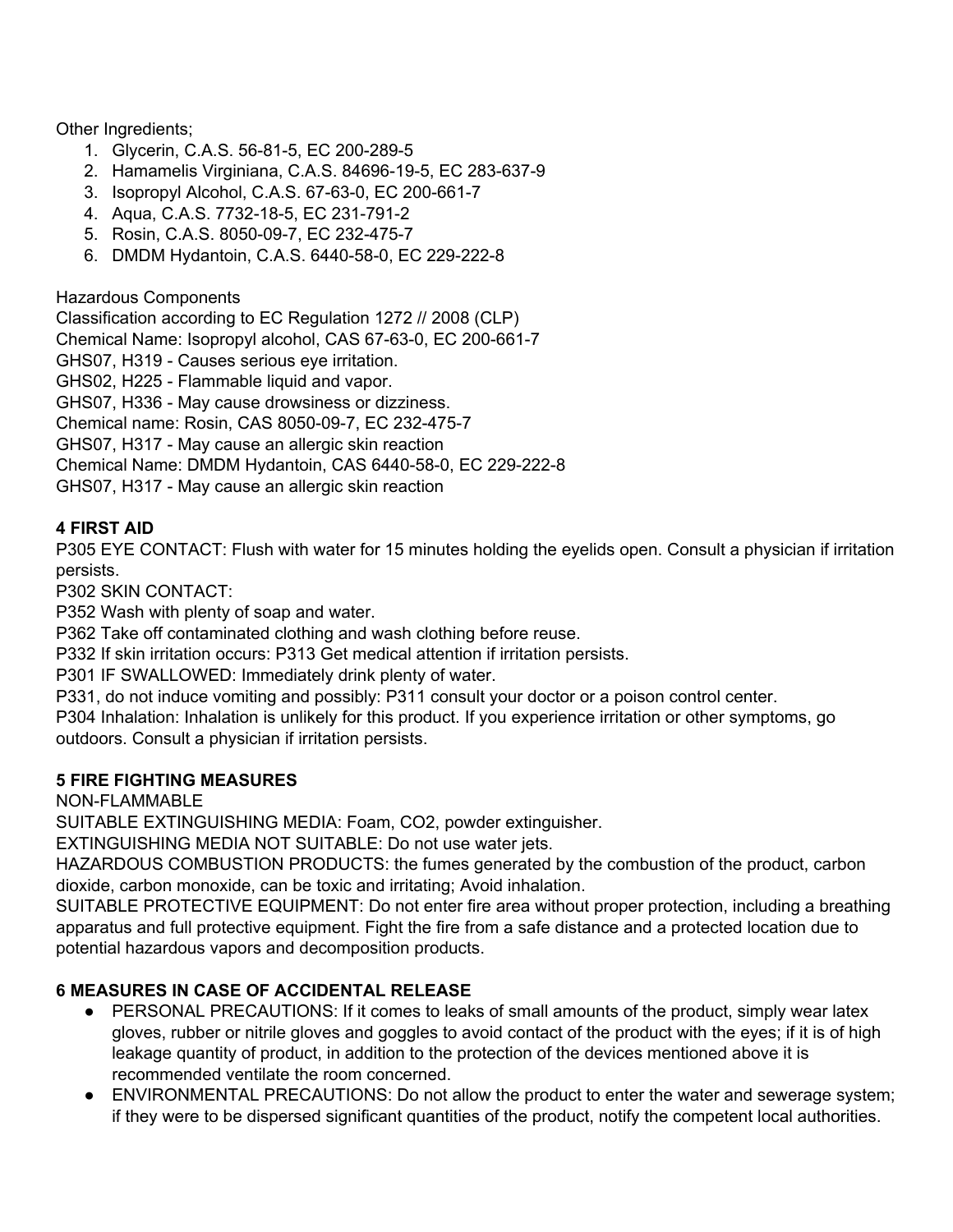● METHODS FOR CLEANING UP: For small amounts of product is sufficient to clean with a cloth and rinse with water; for significant amounts of product it is recommended to absorb the same with suitable absorbent material and dispose of as described in section 13 Disposal considerations.

# **7 HANDLING AND STORAGE**

- HANDLING: no individual specifications.
- STORAGE: Keep containers tightly closed. Store containers in a cool, ventilated, dry, away from direct sunlight and heat sources, and strong oxidizing agents and electrostatic charges.
- Avoid freezing.

# **8 PERSONAL PROTECTION / EXPOSURE**

Means of individual protection

- Respiratory protection: are generally not required respiratory protection devices, when using the product under normal conditions; it is advisable to work in sufficiently ventilated rooms.
- Hand protection: Use rubber gloves, nitrile or rubber.
- Eye protection: Use safety glasses to avoid the splashes from coming into contact with the eyes.
- Skin protection: any uniform / protective coat.

Components with limit values that require monitoring at the workplace:

- CAS 67-63-0 Isopropyl alcohol: TLV: 200 ppm as TWA; 400 ppm as STEL; A4 (not classifiable as a human carcinogen); (ACGIH 2004).
- CAS 56-81-5 Glycerin: TWA 10 mg / m3; MAK (inhalable fraction): 50 mg / m3; Peak limitation category: I (2); Pregnancy risk group: C; (DFG 2006).
- CAS 8050-09-7 Rosina: MAK: Skin sensitization (SH); (DFG 2003)
- CAS 6440-58-0 DMDM Hydantoin: LV TWA TLV STEL- EC8H-MG / M3-ECST-mg / m3: No data available

# **9 PROPERTY CHEMICAL AND PHYSICAL**

- PHYSICAL STATE: liquid
- ODOR: faint odor of ammonia
- pH: 2.0 to 6.0
- MELTING POINT: not established
- OF boiling temperature, POINT: not established
- FOCUS POINT: not established IGNITION TEMPERATURE: not established AUTOIGNITION: not established
- INCENDIARY FEATURES: not established
- LOWER EXPLOSION LIMIT: not established
- OF HIGHER EXPLOSION LIMIT: not established
- VAPOR PRESSURE (20 °C): not established
- DENSITY '(20 °C): not established
- SOLUBILITY 'IN WATER: not established
- VISCOSITY ': not established
- MISCIBILITY ': not established
- CONDUCTIVITY ': not established

# **10 STABILITY and Reactivity**

- Stability: Stable under ordinary conditions of temperature and usage.
- CONDITIONS TO AVOID: Do not expose the product to extreme temperatures or incompatible chemicals.
- MATERIALS TO AVOID: Strong oxidizing agents.
- HAZARDOUS DECOMPOSITION PRODUCTS: only if exposed to extremely high temperatures or strong oxidizing agents, the product can decompose and produce carbon monoxide, carbon dioxide, acrolein.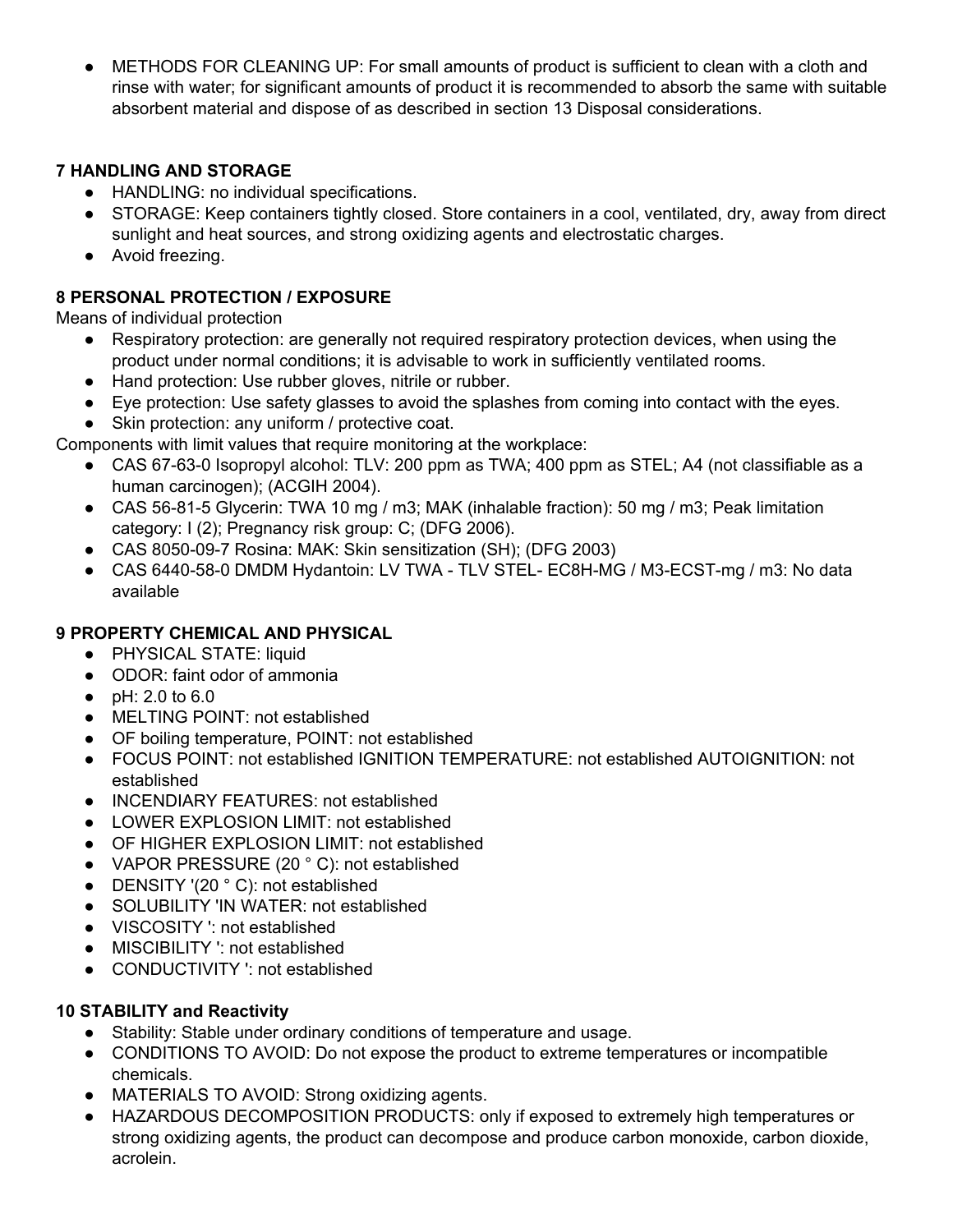## **11 TOXICOLOGICAL INFORMATION**

The data have been deducted from the individual components;

- TOXICITY ACUTE ORAL LD 50:> 2000 mg / kg
- IRRITATION PRIMARY: not known
- SKIN: not known
- ON EYES: not known AWARENESS: not known
- SIDE EFFECTS ON HUMANS: under normal conditions of use, are no known side effects for humans; it is still possible, although in rare cases, the occurrence of allergic reactions.

## **12 ECOLOGICAL INFORMATION**

● These products are not classified as dangerous for the environment.

### **13 PRODUCT DISPOSAL**

- Do not litter or sewage system.
- CER 200128 paint, inks, adhesives and resins other than those mentioned in 200127 <sup>\*</sup> (paints, inks, adhesives and resins containing dangerous substances).
- EMPTY: The containers, completely empty, must be started at facilities for the recycling of materials.

## **14 TRANSPORT INFORMATION**

- IMGD Regulation (maritime): no hazardous material
- Regulation ADR (road transport): no hazardous material
- RID (transport by rail): Not hazardous material
- ICAO / IATA Regulation (transport by air): Not hazardous material
- Transport / Additional information: The product is not dangerous.

## **15 REGULATORY INFORMATION**

● Regulation (EC) No. 1907/2006 (REACH)

● Resolution ResAP (2008) 1 of 02.20.2008 "Requirements and criteria for the safety of tattoos and PMU "

- OSHA Hazard Communication Standard
- The product is not considered hazardous under the Federal Hazard Communication Standard 29 CFR 1910.1200 OSHA.
- SARA Title III
- Section 302 (EHS): no
- Section 311/312 (Acute): no

Information on the label

- Product Composition Production Date
- Lot number
- Expiration date
- Details of the sterilization method
- By Label from the opening
- Manufacturer's data

### **16 OTHER INFORMATION / USE / RESTRICTIONS:**

- Do not use in the eves.
- Do not use beyond the expiration date.
- Affixed to the container the opening date.
- Do not use after 12 months of opening and in any case beyond the expiration date.
- The data are based on our present knowledge and were found by consulting the following sources:
- National Toxicology Program (NTP) U.S. Department of Health and Human Services
- NIOSH Registry of Toxic Effects of Chemical Substances
- SAX Dangerous Properties of Industrial Materials (7th ed.)